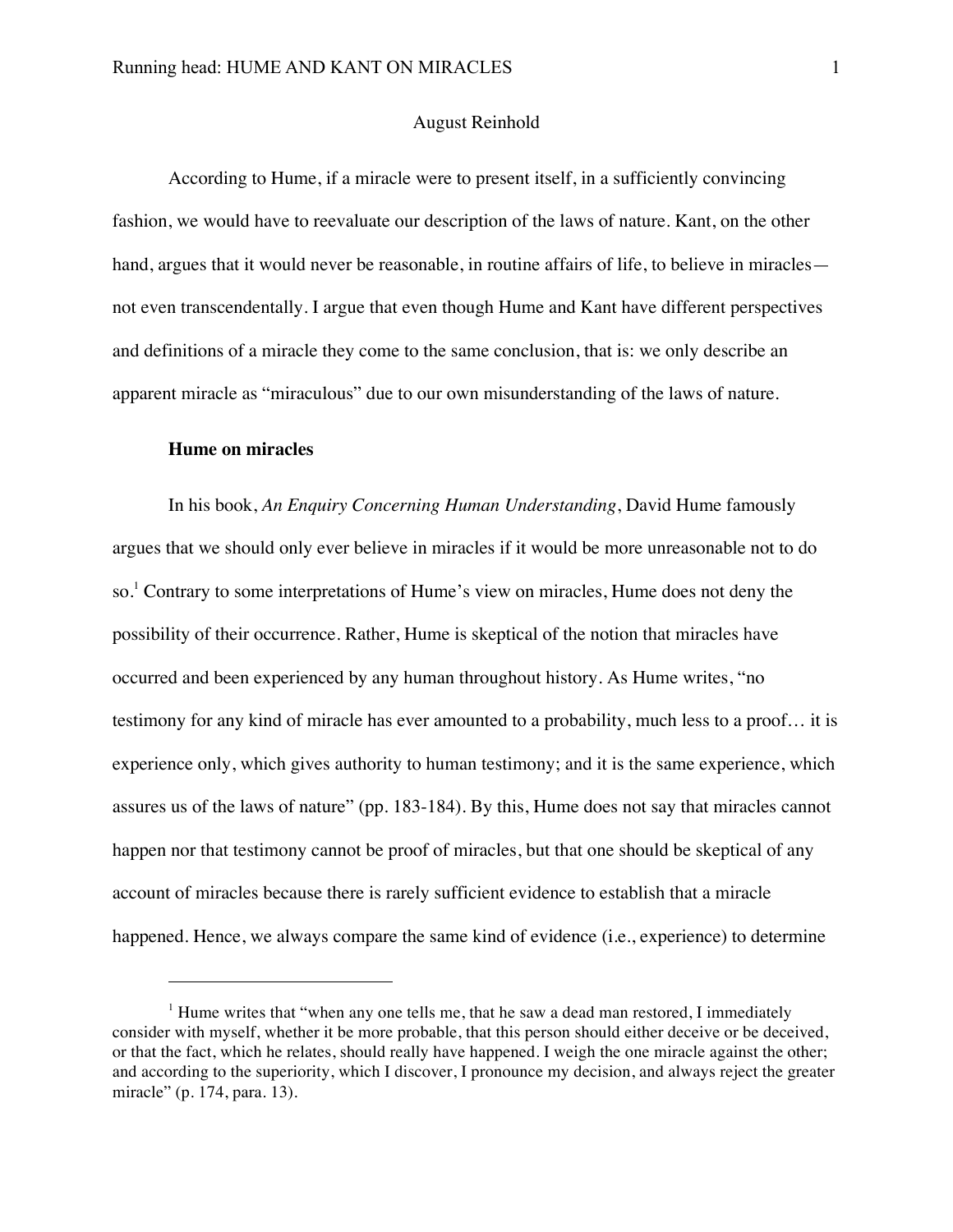whether a miracle has occurred; and the amount of experience that we have that confirms a law of nature by far trumps the amount of experience that supports a miracle. For example, if one were to claim they have seen someone walk on water, our many experiences with sinking in water would outweigh their single claim of the opposite.

In one of his footnotes in the *Enquiry*, Hume defines a miracle as "*a transgression of a law of nature by a particular volition of the Deity, or by the interposition of some invisible agent* [italics in original]" (p. 173). According to Hume's empiricism, these laws of nature are determined through human observation of the natural world. A miracle would, therefore, be a violation of the established laws of nature, as these are observed from the perspective of humans. By this definition, a miracle performed by such an agent operating within the laws of nature would not be a miracle as long as it doesn't transgress these laws.

#### **Kant on miracles**

1

In his book, *Religion within the Limits of Reason Alone*, Kant defines miracles as "events in the world the operating laws of whose causes are, and must remain, absolutely unknown to us" (p. 81). By this, I take Kant to mean that because miracles are events that are 'absolutely unknown to us,' it must be the case that if a miracle were to occur, it would occur in the noumenal world (a concept I explain on the next page). That is, because anything in the sensible world (the phenomenal world) is knowable in principle (and hence can never be "absolutely unknown to us"), nothing in the sensible world can be described as a miracle, according to Kant's definition.<sup>2</sup> To get a clearer understanding of Kant's reasoning for why miracles cannot

<sup>&</sup>lt;sup>2</sup> While we do not know everything about the sensible world, everything in it is still—in theory knowable to us, and hence nothing in the sensible world can be 'absolutely unknown to us.'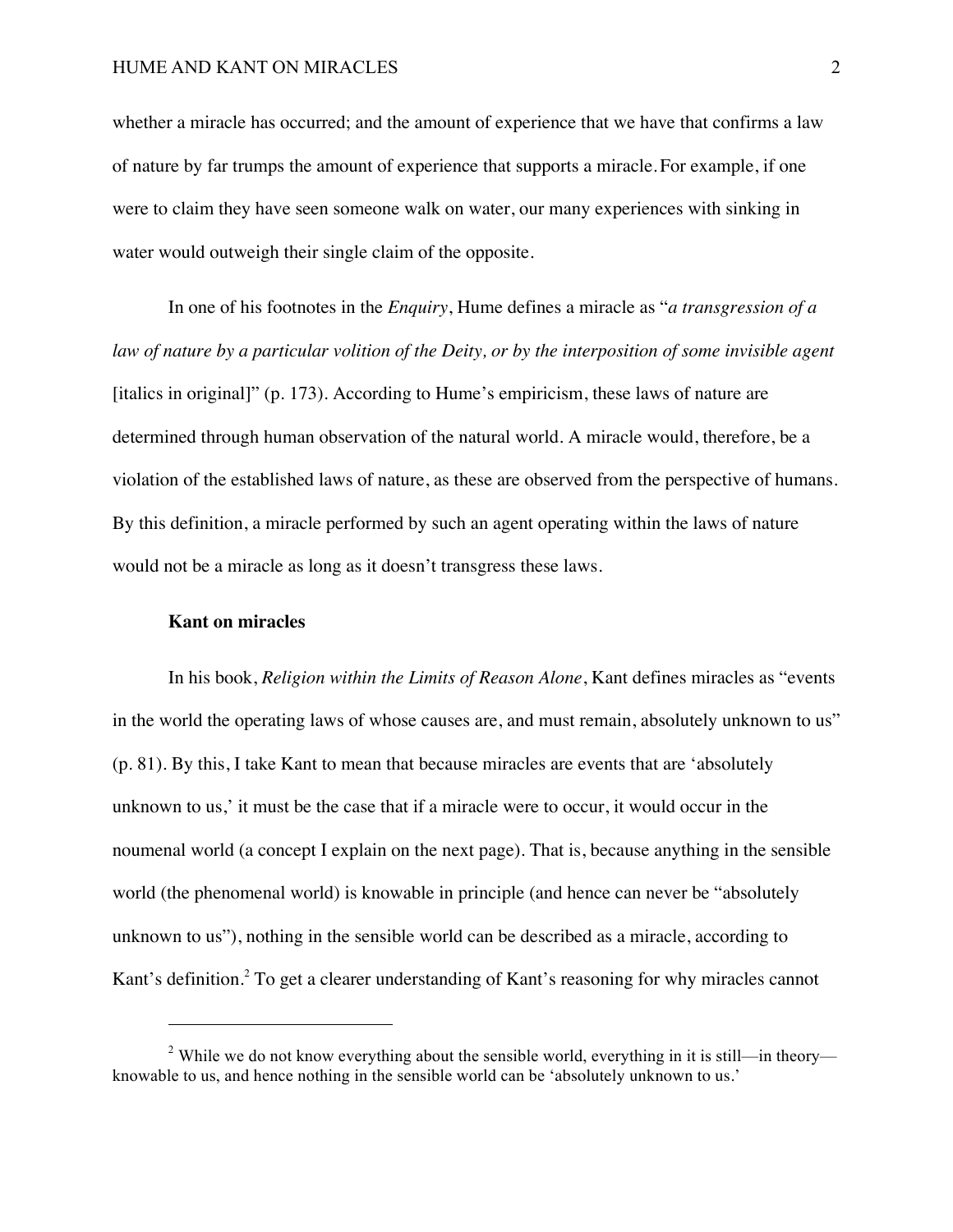<u>.</u>

occur, I have divided his reasoning into two arguments: miracles in relation to the nature of  $God<sup>3</sup>$ and miracles in relation to the morality of God.<sup>4</sup>

To understand why Kant explicitly states that theistic miracles cannot occur (as opposed to claiming that we simply should not accept them), it is important to recognize the distinction Kant makes between the phenomenal and the noumenal world, which I briefly mentioned already. The phenomenal world is the world in which sensible objects appear, whereas the noumenal world contains objects outside the realm of experience, which can only be thought of as objects through understanding (*Critique of Pure Reason*, B306). Thus, anything sensible to humans is in the phenomenal world, whereas God, for example, would reside in the noumenal world.

If miracles could occur, then they would have to originate from the noumenal world before presenting themselves as miracles in our experience (in the phenomenal world). This point, however, Kant disputes in his nature of God argument by arguing that if miracles occur, they occur only because of humans' lack of understanding of the laws of nature. Humans experience the phenomenal world through observation and it is from this perspective—the human perspective—we explain the world and establish our description of the laws of nature. However, because human understanding is limited, we cannot perfectly align our description of the laws of nature with how the laws in themselves operate within the noumenal world. Thus, this explains why humans may suspect a miracle could occur (or has occurred) even though it

<sup>&</sup>lt;sup>3</sup> I use 'miracles in relation to the nature of God' and 'miracles in relation to the morality of God' to refer to two of Kant's arguments, even though Kant does not himself refer to his arguments made in the *Religion within the Limits of Reason Alone* as such. Thus, these references to the two arguments are references I have created for the purposes of this paper.

<sup>4</sup> Kant also discusses demonic miracles and briefly mentions angelic miracles (*Religion*, p. 80).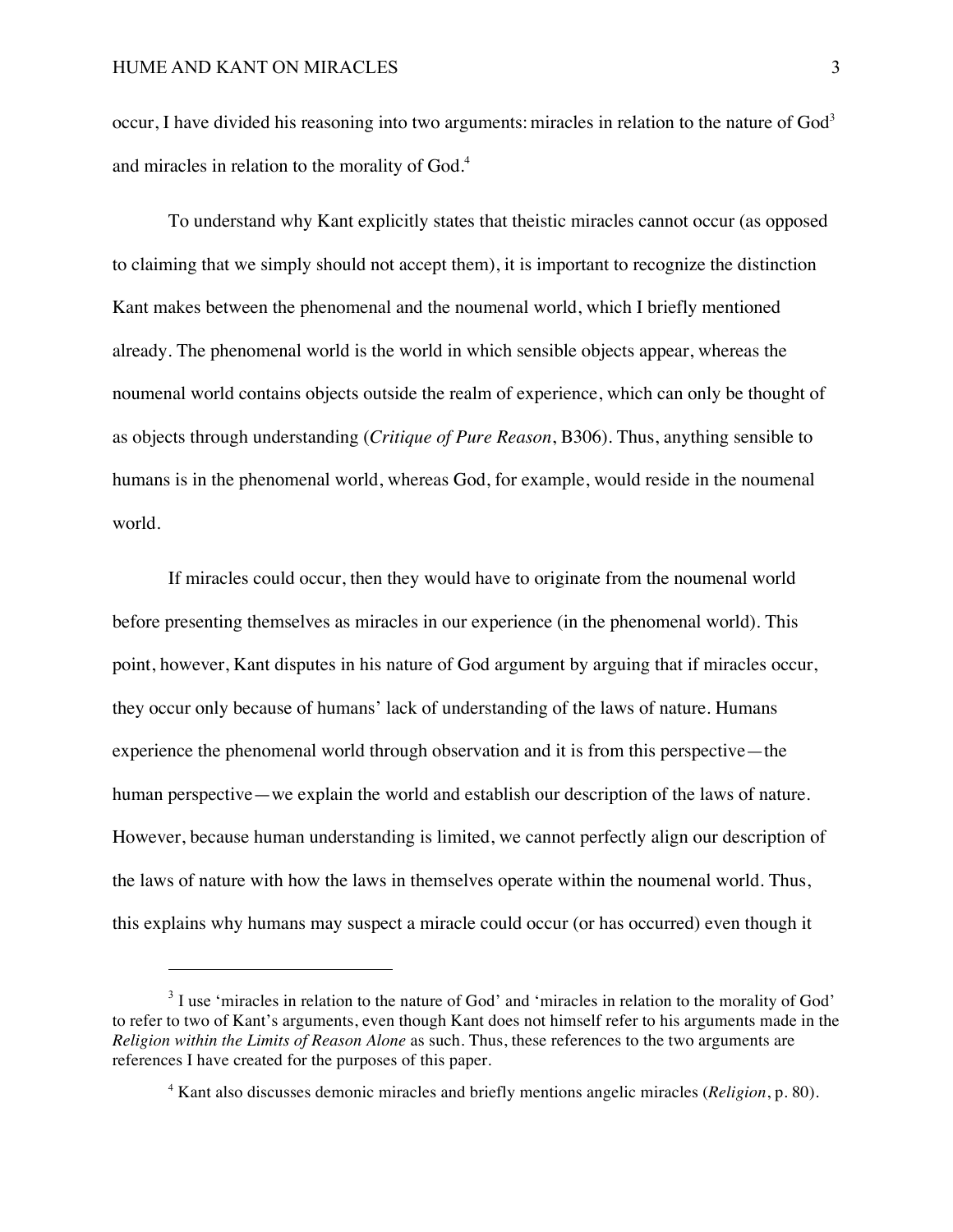<u>.</u>

would be impossible. That is, if something observable to humans occurs that transgresses the laws of nature (as we experience them in the phenomenal world) it would seem like a miracle, but it would, in all actuality, only be a violation of the human description of the laws of nature (based on our limited phenomenal experiences) and not of the laws of nature in themselves, as they actually exist in the noumenal world. For this reason, miracles can never transgress the laws of nature, but only our understanding of them. It is, therefore, deeply problematic when we grant the possibility of miracles, as it undermines reason by appealing to faith instead. Rather, we should, as sensible people, view phenomena that transgress our understanding of the laws of nature as possibilities for us to discover new laws.<sup>5</sup> To summarize the argument, our experience of a miracle is simply a confusion within our experience (we have experiences of the laws of nature and an experience of a miracle, and these don't match). Yet, we do not experience the laws in themselves, and so we can't know if the miracle violates them—we only assume this based on experience.

In his second argument (i.e., miracles in relation to the morality of God), Kant argues that by believing in a certain kind of miracle we paradoxically doubt the greatness of God. The kind of miracle in question is one where God acts against God's nature. Kant views God's nature as being supremely good. Provided that a miracle is a transgression of the laws of nature, God would have to violate the laws of nature to perform a miracle—the law in question here being that God is supremely good. Such a miracle by God must, therefore, be a case where God commits an evil deed. This, however, is impossible because God cannot do evil. Thus, because

 $5$  Or, as Kant writes, "[transgressions of our understanding of the laws of nature] opens up the prospect of a new acquisition for the nourishment of reason; that is, it awakens the hope of discovering new laws of nature" (*Religion,* p. 83).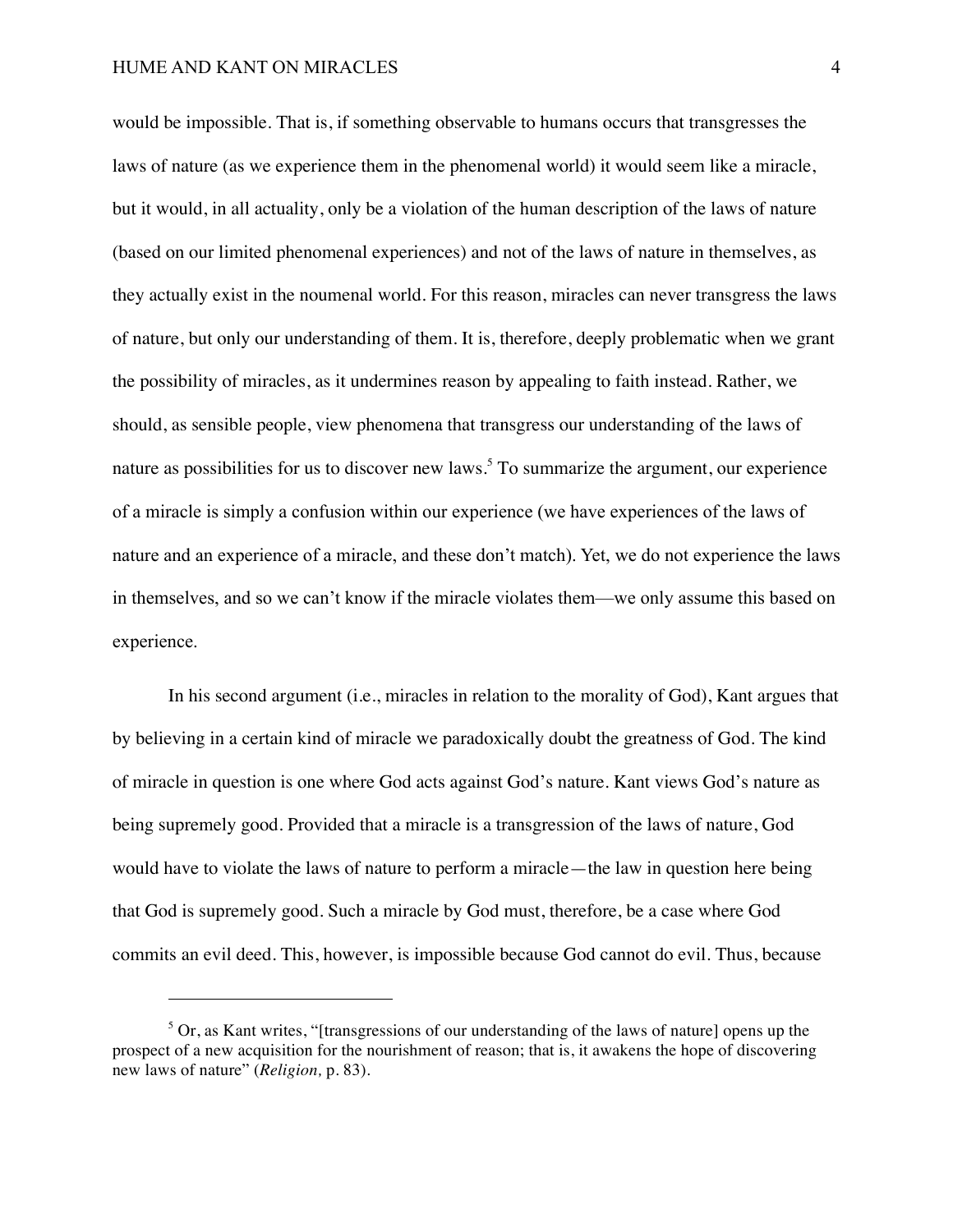God is supremely good, and hence unable to ever do evil, God cannot perform miracles. On this basis, if one were to believe in miracles, one would have to doubt the virtue of God.

## **Similarities between Hume's and Kant's positions on miracles**

To understand the similarities between Kant's and Hume's positions on miracles, it can be useful to illustrate it through an example of a "miraculous" event. The *Gospel of John* describes what is said to have been Jesus' first miracle when he turned water into wine at the wedding at Cana. From a Humean perspective, were such an event to have actually taken place it would be a transgression of the laws of nature and it would, therefore, be a miracle. Since Hume is an empiricist, he doesn't believe laws of nature are necessarily universal—we cannot experience universality and so there is no reason to see the laws of nature as such. This, according Hume's empiricism, allows for a miracle to be granted, meaning that our understanding of the laws of nature must be changed to account for this new phenomenon. In this case, we would say that the new law of nature is something like, water cannot magically turn into wine, unless done by the son of God. When accounted for, the miracle would naturally cease to be described as a miracle as it would no longer transgress our understanding of the (revised) laws of nature. For this reason, it may be said that putative miracles can, according to Hume, manifest themselves in the physical world but not conceptually, and it is this non-universal account of the laws of nature that gives Hume's empiricism great flexibility.

Kant's view on the laws of nature, on the other hand, is universal, meaning that miracles are impossible. If Jesus did, in fact, transform water to wine, then such a process would be part of the laws of nature (as they exist in themselves in the noumenal world). However, because humans' account of the laws of nature does not perfectly align with the noumenal world, a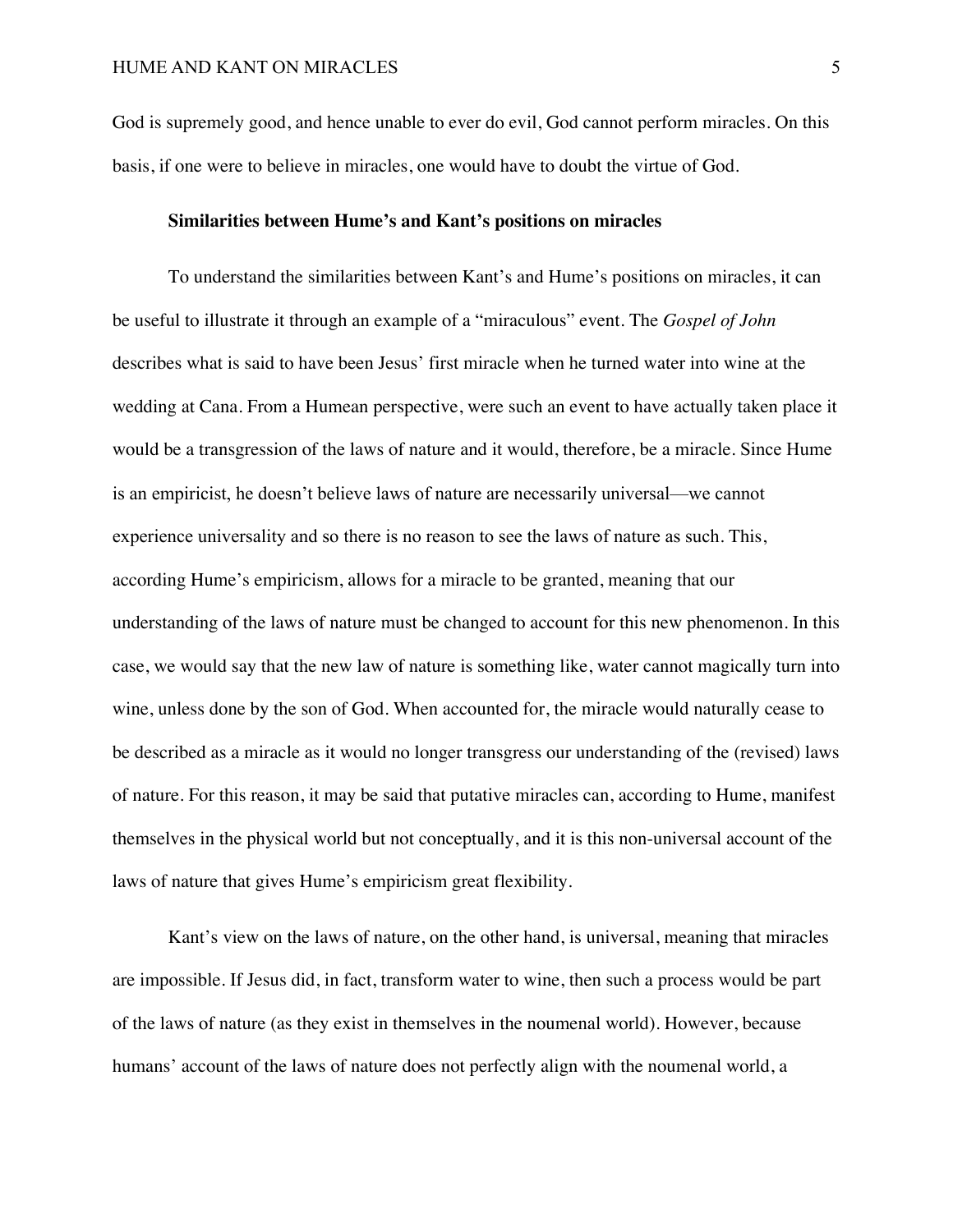miraculous event, such as turning water into wine, only seems to be miraculous because of our imperfect description of the laws of nature. Because everything, at all times, operates within the laws of nature according to Kant, it can never be correct to describe an event as being miraculous.

Having examined both Hume's and Kant's positions on miracles, it can be concluded that Hume is more liberal in terms of allowing for the possibility of the occurrence of a miracle than Kant. While Kant argues that all accounts of miracles are impossible, Hume maintains that it is only impossible for a phenomenon to remain a miracle upon observation and experience; a phenomenon that transgresses the laws of nature may initially be described as a miracle according to Hume, yet as soon as our laws have been reworked to account for this phenomenon it would cease to be a miracle.

Similarly, Kant grants that the laws of nature as observed by humans are not necessarily universal as we are unable to perfectly align our description of the laws in the phenomenal world to that of the noumenal world. If a phenomenon were to transgress our understanding of the laws of nature, it would not be a miracle, but simply a reflection of our inability to understand the noumenal world. Kant agrees with Hume that if a phenomenon violates our understanding of the laws of nature, then we are required to adapt our laws so to account for this previously unknown phenomenon. Contrary to Hume however, Kant fears that if we even refer to a phenomenon that transgresses the laws of nature as a miracle, then we fail to command to reason when accounting for it and instead account for it via faith.

Thus, both Hume and Kant agree that a phenomenon could occur that transgresses the human description of the laws of nature. However, according to Hume's position on miracles, a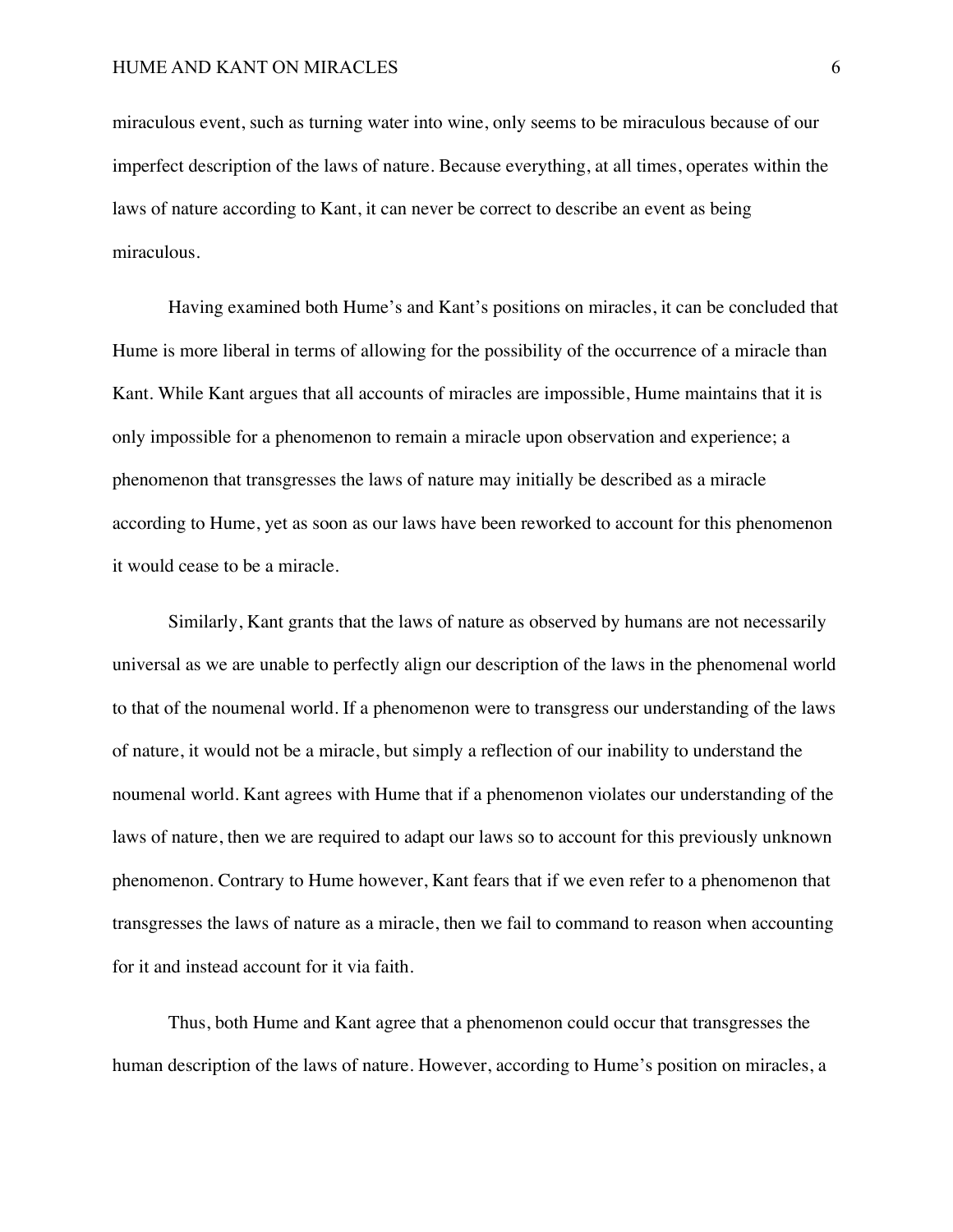phenomenon that transgresses the laws of nature would be a miracle only until our understanding of the laws of nature accounts for it, while, for Kant, miracles are, in all respects, impossible.